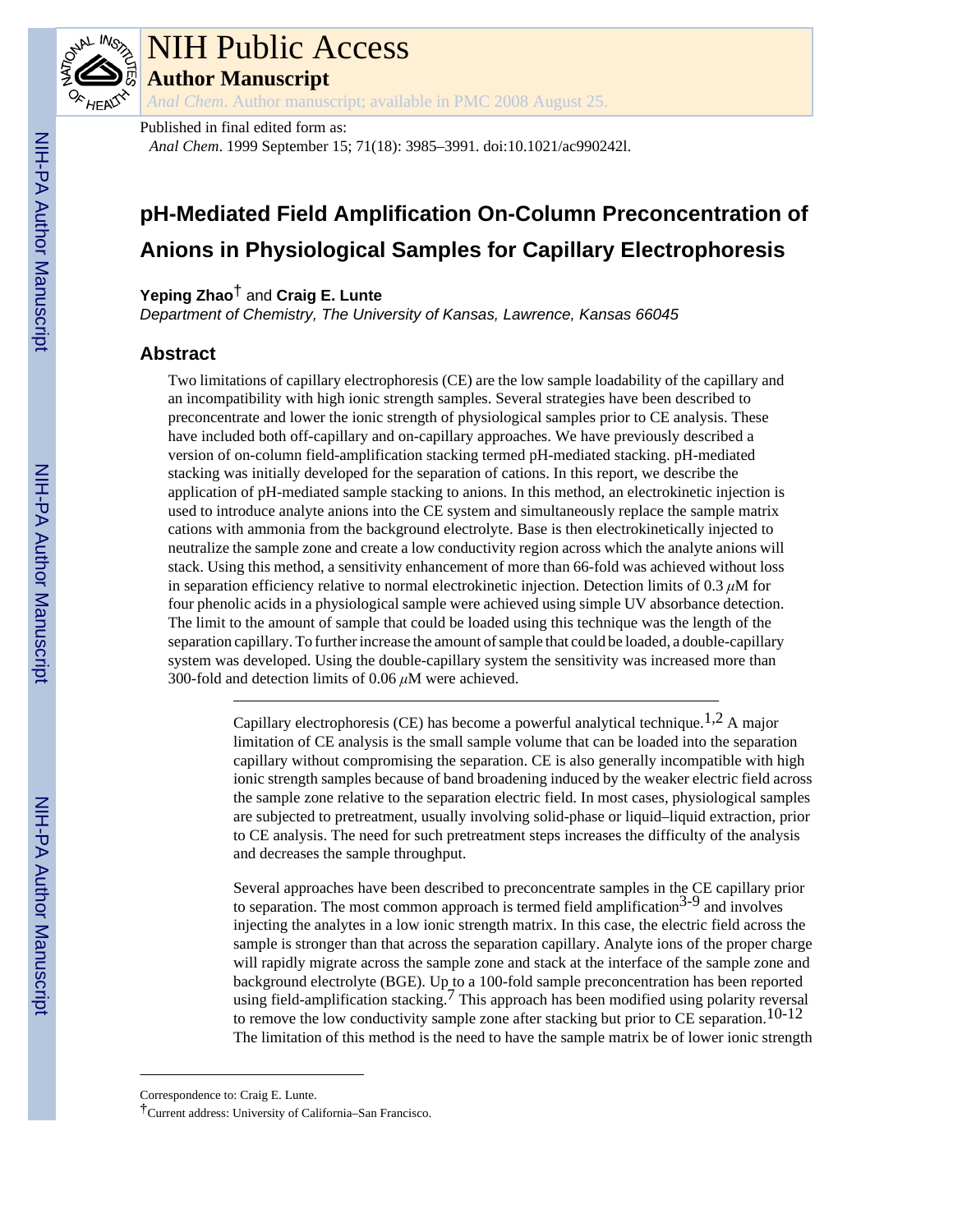than the BGE. This condition is generally not met for physiological samples without pretreatment prior to analysis because a BGE of more than 100 mM salt is not typically used. The use of very high concentration BGEs  $(>1$  M) to achieve field-amplification stacking of high ionic strength samples has recently been reported.<sup>13</sup>

We have recently demonstrated the field-amplification on-column stacking of cations from physiological samples without the need for pretreatment steps.<sup>14,15</sup> In this method, termed pH-mediated field-amplification stacking, the BGE is made from the salt of a weak acid, such as acetate. The high ionic strength sample is electrokinetically injected into the separation capillary resulting in the displacement of sample anions, such as chloride, with acetate ions. The sample injection is immediately followed by electrokinetic injection of strong acid resulting in neutralization of the acetate in the sample zone and creation of a low conductivity region across which analyte cations stack. This method has recently been modified for the oncolumn preconcentration of anionic DNA fragments.<sup>16</sup>

This report describes the application of pH-mediated field-amplification to anionic analytes. This requires reversal of the electroosmotic flow (EOF) and the separation voltage polarity in order that anions electromigrate in the same direction as the EOF and toward the detector end of the separation capillary. The BGE is made from the salt of a weak base, such as ammonium, and neutralization is achieved by electrokinetic injection of hydroxide ion. A limitation of pHmediated field amplification stacking is that a significant portion of the separation capillary is used for the stacking process, leaving little capillary for the separation. This limits the amount of sample that can be injected while maintaining a sufficient separation. This limitation is overcome by using a double-capillary system in which one capillary is used for stacking and the other capillary is used for separation.

### **EXPERIMENTAL SECTION**

#### **Materials**

Tetradecyltrimethylammonium bromide (TTAB), *p*-hydroxybenzoic acid, vanillic acid, *p*coumaric acid, syringic acid, imidazole hydrochloride, methylamine hydrochloride, and Tris hydrochloride (Tris(hydroxymethyl)aminomethane) were purchased from Sigma Chemical (St. Louis, MO). All chemicals were analytical grade or better and used as received. Nanopure water (Sybron-Barnstead, Boston, MA) was used for preparation of all solutions.

#### **Apparatus**

An ISCO model 3850 capillary electrophoresis system (Lincoln, NE) was used for these studies. A 70-cm length (50 cm to the detector) of 75-*μ*m i.d. (360-*μ*m o.d.) fused-silica capillary (Polymicro Technology Inc., Phoenix, AZ) was used for the separation. The oncolumn UV detector was operated at 275 nm. A Datajet integrator (model SP4600, Spectra-Physics, San Jose, CA) connected to a PC workstation was used for data acquisition.

For double-capillary stacking a zero dead volume "T" junction (MicroQuartz Sciences, Phoenix, AZ) was used to connect three lengths of 75-*μ*m-i.d. fused-silica capillary. Capillary A of the "T" was 50 cm, capillary B was 70 cm, and capillary C was 20 cm in length. The polyimide coating was removed from the fused silica to create a detection window 20 cm from the end of arm B.

#### **Solutions**

Ringer's solution consisted of 155 mM NaCl, 5.5 mM KCl, and 2.3 mM CaCl<sub>2</sub> at pH 7.4. Stock solutions of the phenolic acids were prepared at a concentration of 10 mM in Ringer's solution. Standard mixtures of the phenolic acids were then prepared by dilution of the stock solutions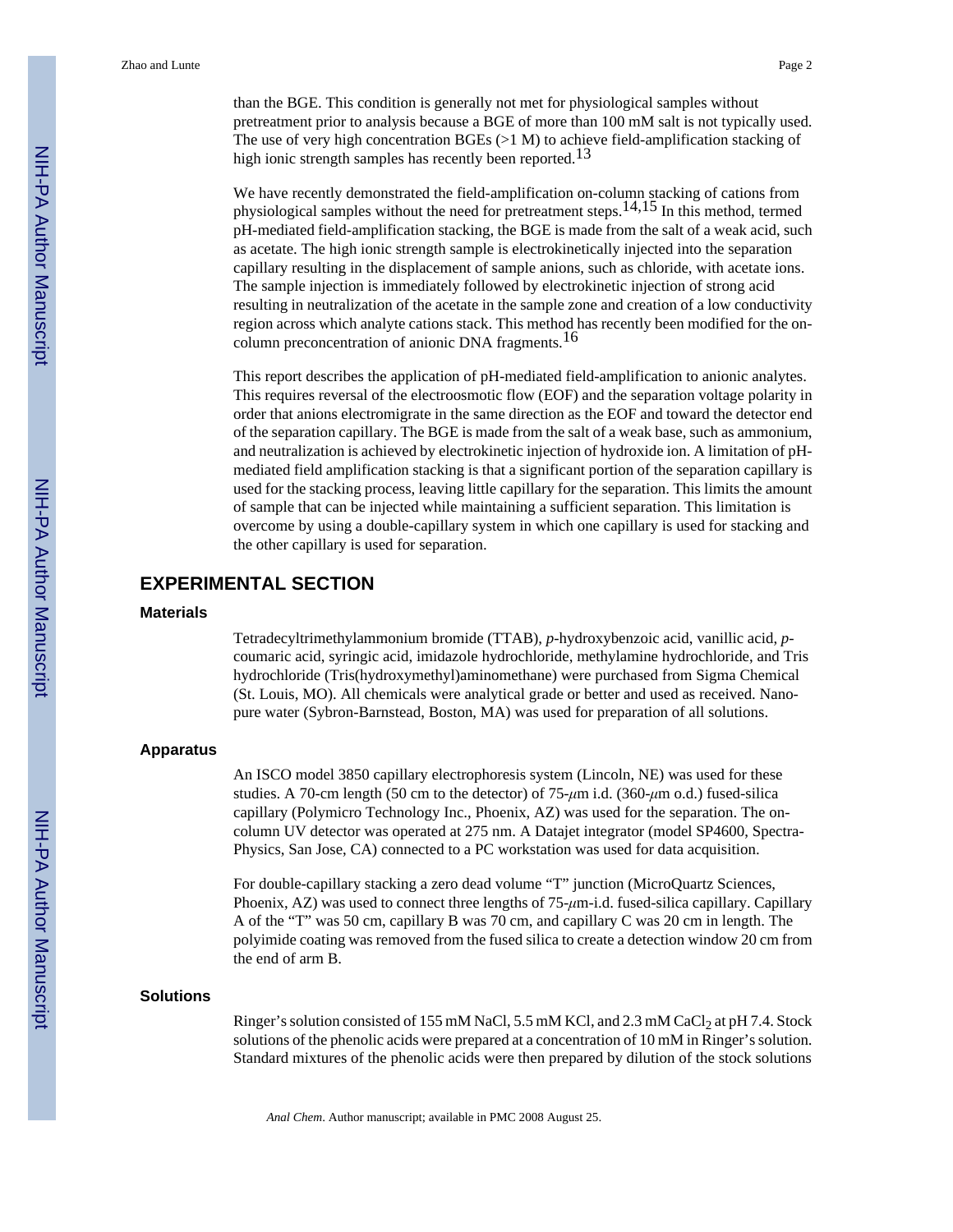in Ringer's solutions. Ammonium hydroxide buffers were prepared by dissolving the amount of ammonium chloride to the give the desired concentration and adjusting the pH with 1 M NaOH solution. Alkaline-EDTA solution was prepared by titrating a 0.5 mM disodium EDTA solution with NaOH to pH 13. Other buffers were prepared by making solutions of the appropriate hydrochloride salt at the desired concentration and titrating to the desired pH with 1 M NaOH. All solutions were filtered through an Acrodisc 0.22-*μ*m syringe filter (Fisher Scientific, Pittsburgh, PA) prior to use.

#### **CE Procedures**

The CE system was operated in the negative polarity mode with a reversed electroosmotic flow (EOF). The CE background electrolyte (BGE) solution consisted of 100 mM ammonium hydroxide buffer, pH 9.3, containing 0.5 mM TTAB. TTAB was used to reverse the electroosmotic flow.<sup>5,16</sup> The CE anode was placed at the detection end of the separation capillary. A separation voltage of 12 kV was used except as noted in the text. Under these conditions, the electromigration of anions and the EOF are both directed toward the detection end of the separation capillary.

Each new capillary was sequentially rinsed hydrodynamically with alkaline-EDTA solution, pH 13, for 30 min, water for 10 min, and then BGE for 10 min, all at 40 psi. After each separation, the system was flushed hydrodynamically with BGE for 40 s at 40 psi. For pHmediated stacking, samples and 0.1 M NaOH were sequentially injected electrokinetically. Electrokinetic injections were made at 15 kV except as noted in the text. The injection times for both the sample and NaOH are listed in the text.

#### **RESULTS AND DISCUSSION**

#### **Effect of Injection Volume**

CE systems have low sample volume capacity, easily becoming overloaded. The effect of electrokinetic injection time and voltage on the CE separation is shown in Figure 1. To a point longer injection times and higher injection voltages result in greater peak heights. But the volume injected quickly overloads the capacity of the capillary and a loss of separation efficiency results. Longer injection times and higher injection voltages then produce broader, less-well-resolved peaks.

The ionic strength of the sample relative to that of the BGE also determines the maximum volume that can be injected. The higher the ionic strength of the sample the smaller the maximum volume that can be injected without loss in separation efficiency. This is due to "destacking" of the sample when the sample zone is of higher conductivity than the BGE. In this case, the electric field across the sample zone is weaker than that across the BGE. Analyte ions moving from the sample zone into the BGE accelerate resulting in band broadening. The maximum sample injection before loss in separation efficiency occurs is summarized in Table 1 for both electrokinetic and hydrodynamic injection for samples of various ionic strengths. An unacceptable loss of separation efficiency was defined as a decrease in *N* by more than 25% relative to *N* for a hydrodynamic injection of 2 s with the sample in BGE. These results indicate that only extremely small injection amounts are allowed without losing separation efficiency when the sample matrix has a high salt concentration. Consequently, a much lower concentration sensitivity will result for physiological samples using typical injection methods for CE.

#### **pH-Mediated Field Amplification Sample Stacking**

We have recently reported a pH-mediated field amplification method for the on-column preconcentration of cations in high ionic strength samples.<sup>15</sup> This stacking procedure could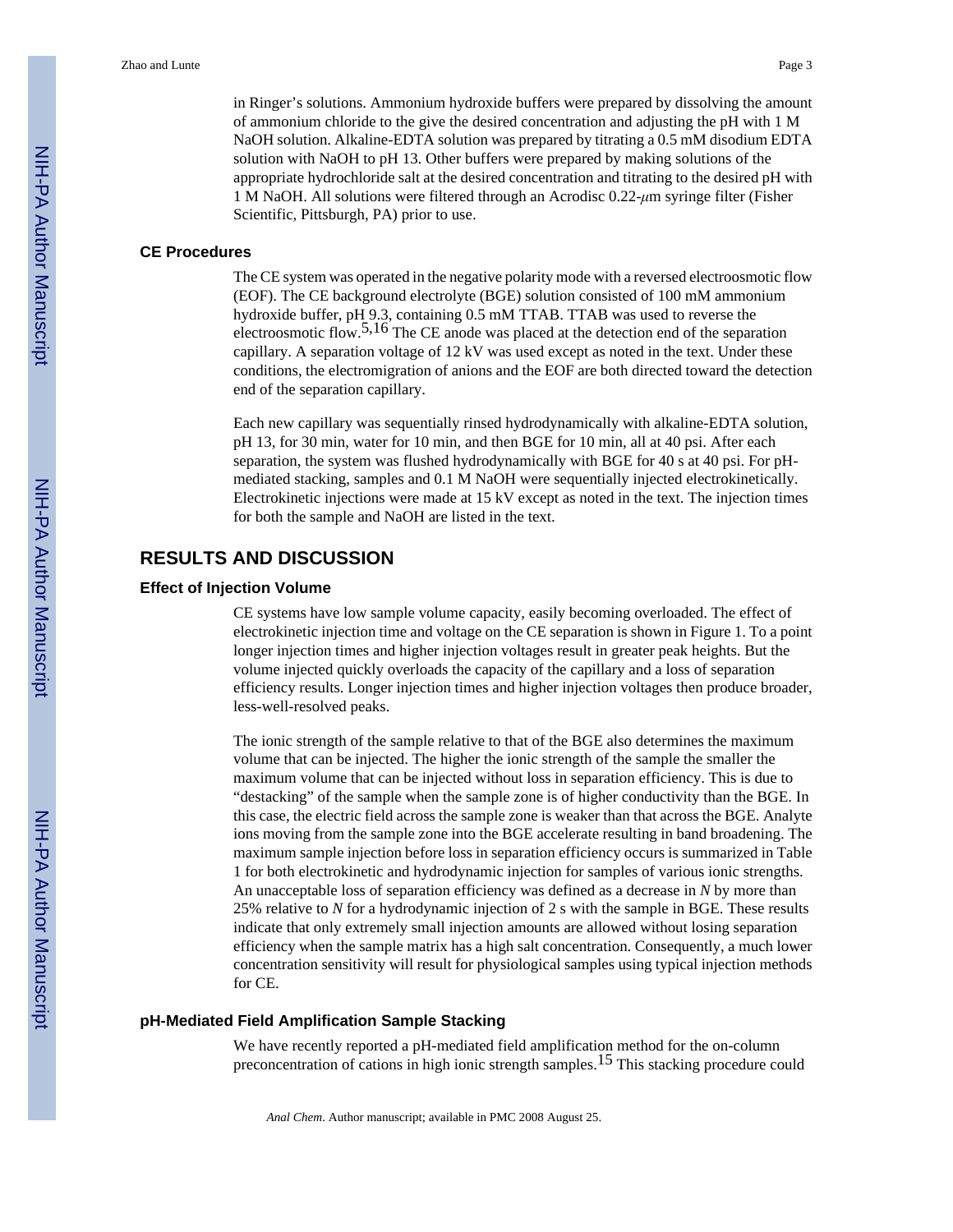be extended to the determination of anions by reversing the EOF and polarity of the separation voltage. This causes the electrophoretic migration of anions and the EOF to be in the same direction and toward the detector. The BGE must be made from the salt of a weak base (e.g., an ammonium salt), and the electrokinetic injection of the sample must be immediately followed by electrokinetic injection of strong base.<sup>18</sup> In this case, sample cations (Na<sup>+</sup>) are displaced by the ammonium ion during electrokinetic injection of the sample. The ammonium in the sample zone is then titrated to ammonia by the electrokinetic injection of hydroxide ions. Although the sample zone is migrating away from the injection end during the base injection, hydroxide ions will quickly overtake the front of the sample zone due to the severalfold faster migration rate of hydroxide relative to other anions. After the base injection is stopped, the titrated zone ceases to grow and the analyte anions stacked at the front of this zone separate electrophoretically in the remaining BGE zone.

Evidence for this mechanism is provided by observing the electrophoretic current during the injection and stacking process (Figure 2). When the electrokinetic injection of the sample is initiated, the electrophoretic current quickly rises to a relative high value due to introduction of the high conductivity zone. This electrophoretic current is considerably higher than that observed with BGE alone in the system. When the electrokinetic injection of hydroxide is initiated, the electrophoretic current decreases dramatically, reaching a value much lower than when BGE alone is in the system. This is because the hydroxide has titrated the ammonium salt in the sample zone, creating a very low conductivity zone. Finally, during the separation phase, the electrophoretic current slowly rises until it returns to the value of when only BGE is in the system. This reflects the movement of the titrated zone through the capillary and ultimate elution from the capillary driven by the EOF.

#### **Optimization of Base-Mediated Field Amplification Stacking**

The amount of sample injected relative to the amount of hydroxide injected is critical to the extent of preconcentration that can be achieved. For electrokinetic injection, the relative amount injected is a function of the injection times of the sample and hydroxide if the injection voltage is the same. If too little hydroxide is injected, the titrated zone will not reach the front of the sample zone. This portion of the sample will not be stacked and a broad zone of unstacked analyte in front of the sharp peaks of the stacked portion will be observed. This is the case seen in the electropherograms in the upper left corner of Figure 3, in which the amount of sample injected is large relative to the amount of hydroxide injected. On the other hand, if too much hydroxide is injected, the separation efficiency degrades as seen in the lower electropherograms of Figure 3. This is because too large a portion of the capillary is being used for stacking and an insufficient length remains for the separation. In addition, most of the electric field will be across the large titrated zone, leaving a very weak electric field for separation. For these same reasons, the absolute amount of sample that can be injected is limited by the length of the capillary used for stacking.

The optimal results were obtained when the ratio of hydroxide (0.1 M NaOH) injection time to sample injection time was 65/30 using the same injection voltage. This ratio was the same independent of the absolute sample injection time. In other words, a 18-s sample injection required a 39-s base injection and a 30-s sample injection required a 65-s base injection. Using a 70-cm capillary, the longest sample injection time that maintained the separation efficiency was 30 s. The optimal ratio of hydroxide injection time to sample injection time depends on the hydroxide concentration. Lower concentrations of NaOH require longer relative injections for complete stacking. This results in more of the capillary being used for stacking and thus poorer separation efficiencies. Higher concentrations of NaOH need shorter relative injection times for stacking but result in Joule heating and bubble formation during the electrokinetic injection. A concentration of 0.1 M NaOH was found to be the best compromise.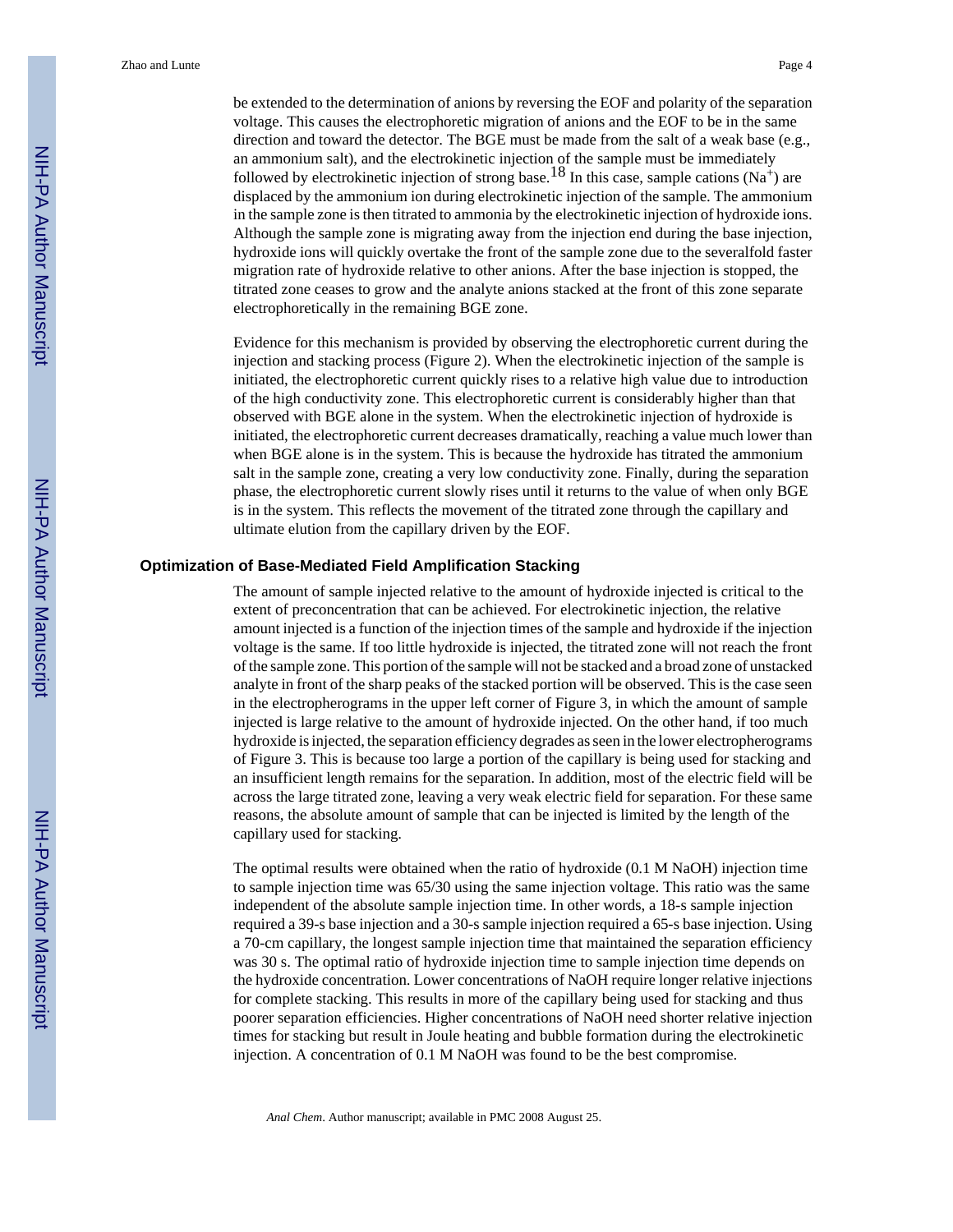The optimal base injection time to sample injection time is also dependent upon the properties of the BGE. Longer base injections are required for BGEs of higher ionic strength or more slowly migrating cations. Therefore, the stacking conditions must be optimized for each BGE. However, this process typically only requires a few injections for which the base injection time is varied with the sample injection time held constant. The longest acceptable sample injection time can then be determined using a fixed ratio for the base injection time. It should be noted that, for the best performance in terms of separation efficiency and sensitivity, optimization of the detection conditions should be performed whether a stacking procedure is used or not.

#### **Effect of Sample Ionic Strength on pH-Mediated Field Amplification Stacking**

The pH-mediated field amplification stacking method was developed using Ringer's solution as a typical physiological matrix. The effect of the sample matrix ionic strength on the stacking efficiency was evaluated using various dilutions of Ringer's solution as the sample matrix. As seen in Table 2, the ionic strength of the sample had little effect on the separation. The higher ionic strength samples actually exhibited somewhat higher separation efficiencies. This is likely because at the higher sample ionic strength the BGE ammonium ions more effectively displace the sample cations during electrokinetic injection. More complete titration of the sample zone during hydroxide injection results, producing a greater difference in the electric fields across the sample zone and BGE. This is borne out by the slower migration times at higher sample ionic strengths. As the injection times were the same for all samples, that the migration times increase as the sample ionic strength increases is an indication of a weaker separation electric field for these samples. That higher sample ionic strength actually increases the efficiency of the pH-mediated field-amplification stacking technique is fortuitous for physiological samples. However, the sensitivity gain by pH-mediated field-amplification stacking decreased as the sample ionic strength increased. This is because the high ionic strength of the sample results in a weaker electric field for electrokinetic injection and less efficient injection of the sample.

#### **Stacking Performance**

Comparison of electropherograms using normal electrokinetic injection relative to pHmediated field-amplification stacking are shown in Figure 4. A detection limit of 0.3 *μ*M (S/  $N$  = 3) was achieved for the phenolic acids in Ringer's solution using simple UV-absorbance detection by pH-mediated stacking. This was a 66-fold improvement relative to normal electrokinetic injection and a 100-fold improvement relative to hydrodynamic injection. The maximum sample injection was determined as the point at which the separation efficiency had deteriorated by 25% relative to a 2-s hydrodynamic injection with the sample in BGE.

The reproducibility and sensitivity of the pH-mediated field amplification stacking procedure are listed in Table 3. For all four phenolic acids tested, the linear range was from 0.3 *μ*M to at least 30 *μ*M. In addition, the reproducibility of the migration time was good at a relative standard deviation of less than 2% for all four compounds.

#### **Alternative Background Electrolyte Systems**

Other buffer systems were investigated as the BGE electrolyte in order to determine if pHmediated stacking could be used over a wide range of pH and with other buffer systems. Buffers ranging in pH from 7.0 (150 mM imidazole) to 10.7 (100 mM methylamine) were tested as the BGE. Significant pH-mediated stacking was observed with each BGE buffer (Figure 5). Injections made without stacking were similar in appearance to that of Figure 4A in all of the buffer systems. In all cases 100 mM NaOH was used as the stacking titrant. Because the BGE buffers varied in concentration and electrophoretic mobility, the relative sample injection time to base injection time had to be determined for each BGE. As can be seen in Figure 5, the pH of the BGE significantly changed the CE separation. Only at pH 9.3 are the baselines of the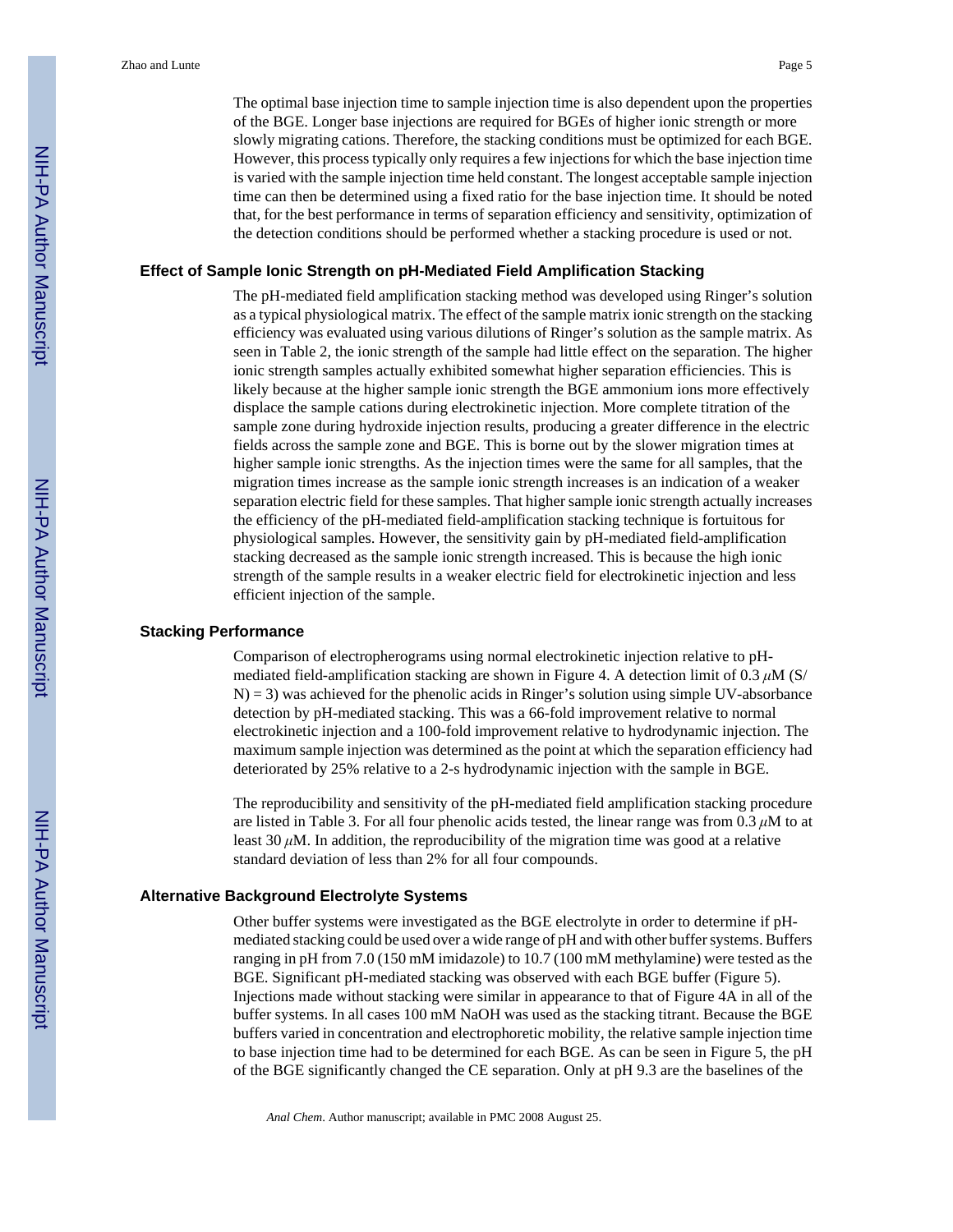four phenolic acids resolved. However, that pH-mediated stacking occurred in all of the buffer systems indicates that this technique can be used over a wide pH range and that the pH of the BGE can be selected for optimal separation without being limited by the requirements of pHmediated stacking.

#### **Effect of Separation Capillary Length**

As described above, the limit to the amount of sample that can be injected and stacked is determined by the length of the CE capillary. The longer the separation capillary, the more sample that can be injected and still stacked and separated. This is because a significant portion of the capillary is being used for the stacking process and is not available for separation. As seen in Figure 6, longer injections can be made into longer separation capillaries without significant loss in resolution. The longer injection time results in a higher sensitivity. The upper limit to the length of the separation capillary is the applied voltage necessary to achieve a good separation. Longer capillaries require higher applied voltage to achieve the same electric field provided by lower applied voltages with shorter capillaries. While the use of longer separation capillaries provided more capillary length for the separation, they did not eliminate the problem of the large low conductivity zone created at the injection end of the capillary. In fact, this situation is more pronounced with the longer capillaries because more sample is injected and the titrated zone is proportionately larger. The resulting weak separation electric field is the reason for the decrease in resolution seen with longer capillaries. For the separation of the phenolic acids, a capillary between 70 and 80 cm provided the greatest sensitivity while maintaining resolution.

#### **Double-Capillary Stacking System**

To overcome this limitation to the length of capillary that can be used for pH-mediated sample stacking, a double-capillary system was developed. In this system, one capillary is used for stacking and the other capillary is used for separation. The system is shown schematically in Figure 7. Three pieces of 75-*μ*m-i.d. fused silica capillary of lengths 50 cm (capillary A), 70 cm with 50 cm to the detection window (capillary B), and 20 cm (capillary C) were connected using a fused-silica zero dead volume "T" union. For the pH-mediated stacking, the electrophoretic voltage was applied across capillaries A and C. This in essence provides a capillary of 70 cm with 50 cm for stacking. When the stacked analyte zone arrived in the "T", the separation voltage was switched to be across capillaries C and B. The separation then occurred in capillary B, which has a 50 cm usable length for the separation. The timing of the separation voltage switch was determined by using a single capillary of 70 cm with 50 cm to the detection window, which is equivalent to capillary A–C with the detection window located at the "T". Using injection conditions identical with those of the double-capillary system, the time for the analyte zone to arrive at the detector of the single capillary was used as the time to switch the separation voltage. It is important that the switch time not be early as this leaves the sample in capillary A, in which case it is lost upon switching the voltage to capillary B–C. On the other hand, if the voltage switch is made too late, some of the titrated zone will have migrated into capillary C along with the sample zone. This can result in a loss in separation efficiency. Switching the voltage slightly after the optimal time is preferable to switching the voltage early.

The double-capillary system provides significant improvements for pH-mediated sample stacking relative to a single-capillary system. First, the overall effective length of the doublecapillary system is much longer than a single capillary without production of Joule heating. This is because only a portion of the overall length (roughly half) is used at any given time. For the system described above, the stacking capillary is 70 cm long with 50 cm available for stacking and the separation capillary is 90 cm long with 50 cm available for separation. The equivalent single capillary would have to be 120 cm long with 100 cm to the detection window.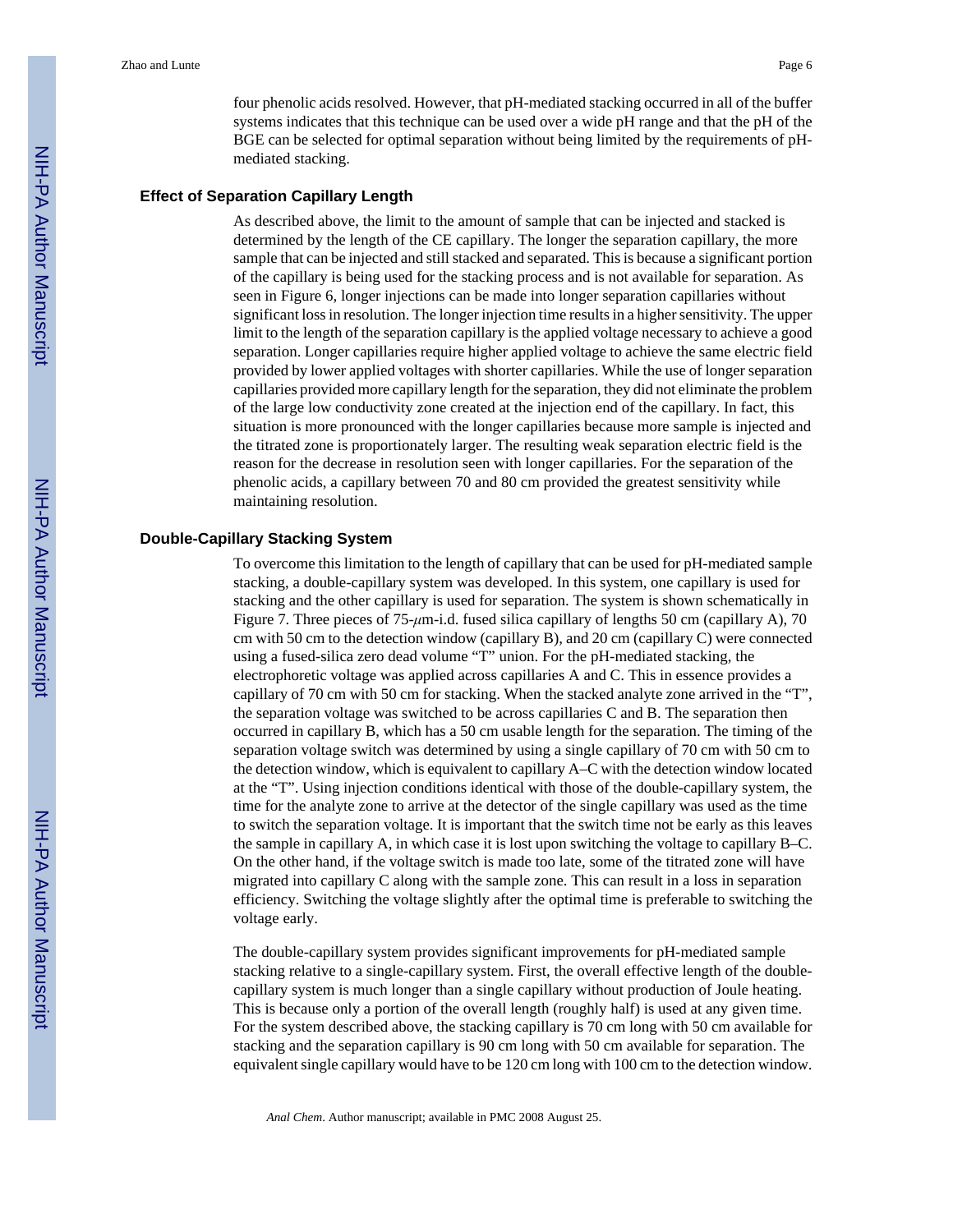The second advantage is that the double-capillary system removes the titrated sample zone from the separation capillary. In the double-capillary system, the titrated zone remains in capillary A and is not part of the electrophoretic system during the separation. Therefore, the entire electric field is available for separation and not lost across the titrated zone. Figure 8 shows an electropherogram of the phenolic acids using the double-capillary system. The sensitivity was increased 5-fold relative to the single-capillary system without loss in resolution. In addition, because of the stronger separation electric field the separation time was half that of the single-capillary system.

#### **CONCLUSIONS**

A pH-mediated sample stacking procedure for anions has been developed. This technique resulted in a 66-fold increase in sensitivity without loss in separation efficiency relative to normal electrokinetic injection. A detection limit of 0.3 *μ*M was achieved for several phenolic acids in a Ringer's solution matrix. Using the double-capillary stacking system a detection limit of 0.06 *μ*M was achieved, or a 300-fold increase in sensitivity relative to normal electrokinetic injection.

#### **Acknowledgements**

This work was support by Grant R01-GM44900 from the National Institutes of Health.

#### **References**

- 1. Monning CA, Kennedy RA. Anal Chem 1994;66:280R–314R.
- 2. Kuhr WG, Monning CA. Anal Chem 1992;64:389R–407R.
- 3. Chien RL, Burgi DS. J Chromatogr 1991;559:141–152.
- 4. Chien RL, Burgi DS. J Chromatogr 1991;559:153–161.
- 5. Chien RL, Burgi DS. Anal Chem 1992;64:1046–1050.
- 6. Liu Z, Sam P, Sirimanne SR, Mcclure PC, Grainger J, Patterson DG Jr. J Chromatogr 1994;673:125– 132.
- 7. Chien RL, Burgi DS. Anal Chem 1992;64:489A–496A.
- 8. Zhang C-X, Thormann W. Anal Chem 1996;68:2523–2532.
- 9. Zhang C-X, Thormann W. Anal Chem 1998;70:540–548. [PubMed: 9470486]
- 10. Burgi DS, Chien RL. Anal Biochem 1992;202:306–309. [PubMed: 1519757]
- 11. Albert M, Debusschere L, Demesmay C, Rocca JL. J Chromatogr A 1997;757:281–289.
- 12. McGrath G, Smyth WF. J Chromatogr B 1996;681:125–131.
- 13. Ding W, Thompson MJ, Fritz JS. Electrophoresis 1998;19:2133–2139. [PubMed: 9761194]
- 14. Hadwiger ME, Torchia SR, Park S, Biggin ME, Lunte CE. J Chromatogr B 1996;681:241–249.
- 15. Park S, Lunte CE. J Microcolumn Sep 1998;10:511–517.
- 16. Xiong Y, Park S-R, Swerdlow H. Anal Chem 1998;70:3605–3611. [PubMed: 9737211]
- 17. Huang X, Luckey JA, Gorden MJ, Zare RN. Anal Chem 1989;61:766–770.
- 18. Zhao, Y. Ph.D. Dissertation. University of Kansas; Lawrence, KS: 1997.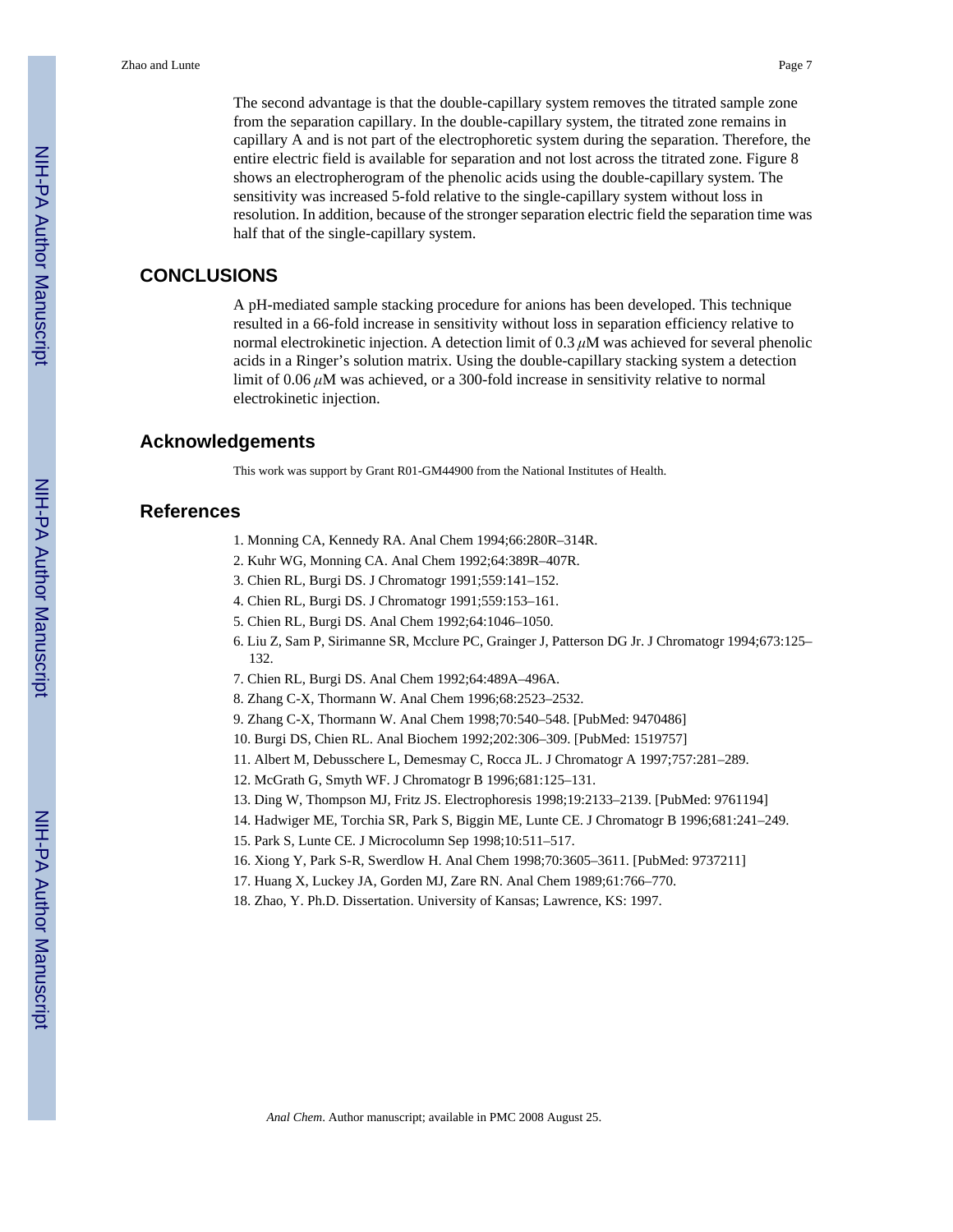

#### **Figure 1.**

Effect of sample loading on separation efficiency. Sample: 50 *μ*M each analyte in 50% (v/v) Ringer's solution. Peak identities: 1, p-hydroxybenzoic acid; 2, vanillic acid; 3, *p*-coumaric acid; 4, syringic acid. The BGE was 100 mM ammonium hydroxide buffered at pH 9.3 and containing 0.5 mM TTAB. CE capillary: 75 *μ*m i.d. × 70 cm long (50 cm to detection window). The electrokinetic injection time and voltage are shown on the figure. The separation voltage was 12 kV.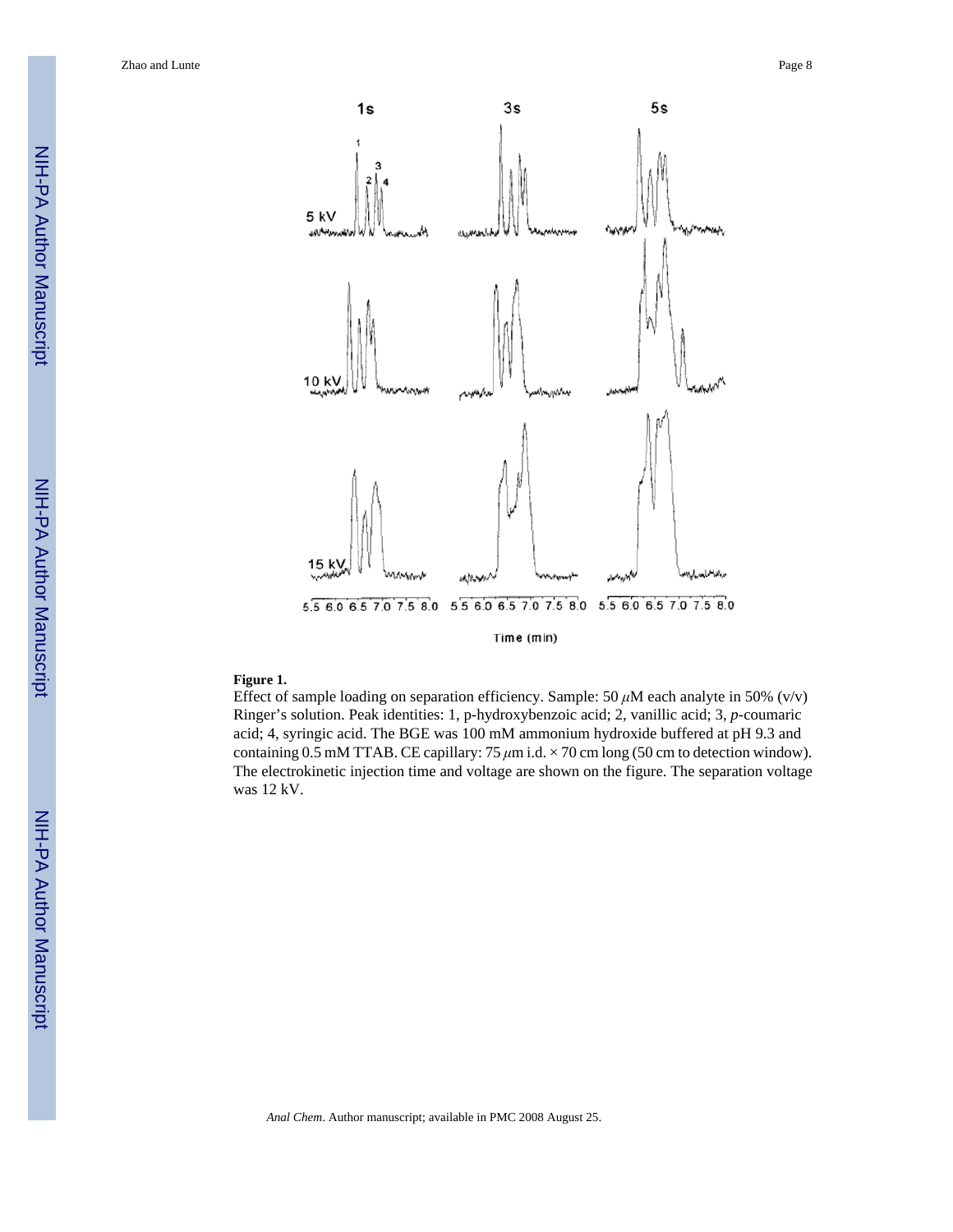Zhao and Lunte Page 9





#### **Figure 2.**

Change in electrophoretic current during the pH-mediated field amplification stacking procedure. Zone A, sample injection at 15 kV; zone B, hydroxide injection at 15 kV; zone C, separation at 12 kV. Sample: 10 *μ*M analytes in 90% Ringer's solution. The electrophoretic current for the system with just BGE was 44 *μ*A at 12 kV and 56 *μ*A at 15 kV. All other conditions were as in Figure 1.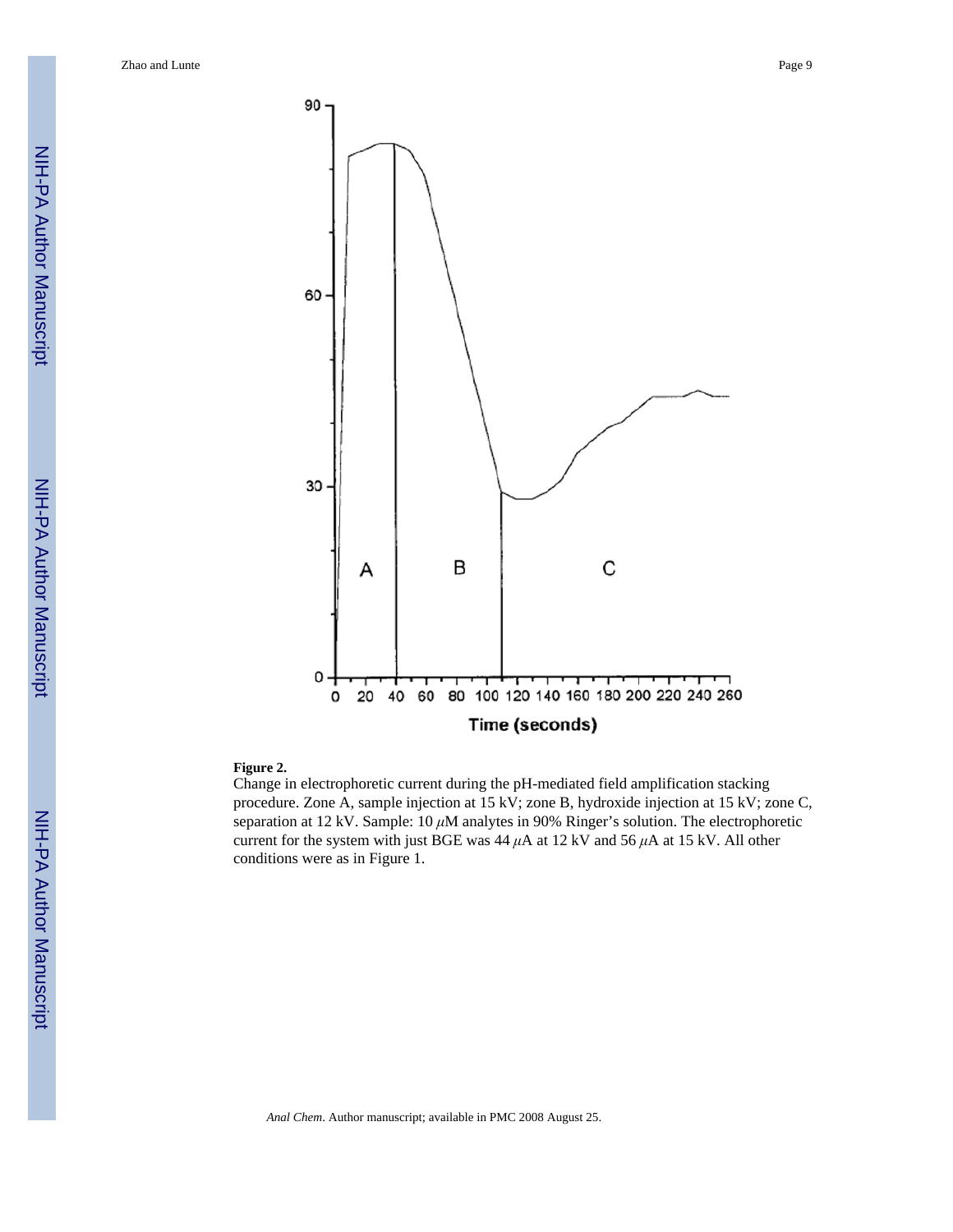

#### **Figure 3.**

Effect of sample injection time and hydroxide injection time on CE separation. Sample injection time and hydroxide (0.1 M NaOH) injection time as listed on figure; all at 15 kV. Sample: 10 *μ*M analytes in 90% Ringer's solution. All other conditions were as in Figure 1.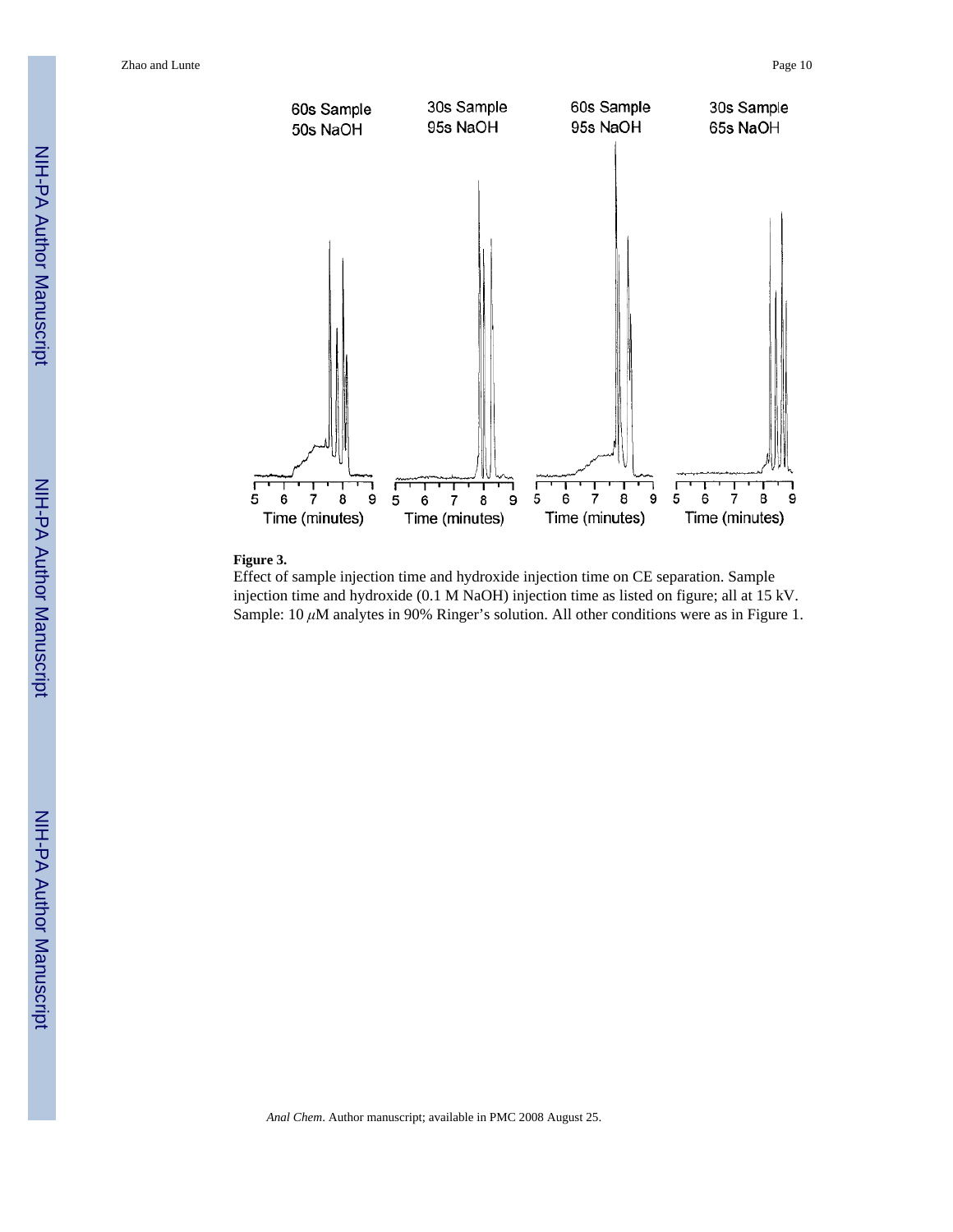

#### **Figure 4.**

Comparison of normal electrokinetic injection (A) and pH-mediated field amplification stacking (B). (A) Without stacking, sample was injected for 2 s at 0.5 kV with 15 kV for separation. (B) With stacking, sample was injected for 30 s and hydroxide was injected for 65 s, both at 15 kV. Sample: 10 *μ*M analytes in 90% Ringer's solution. All other conditions were as in Figure 1.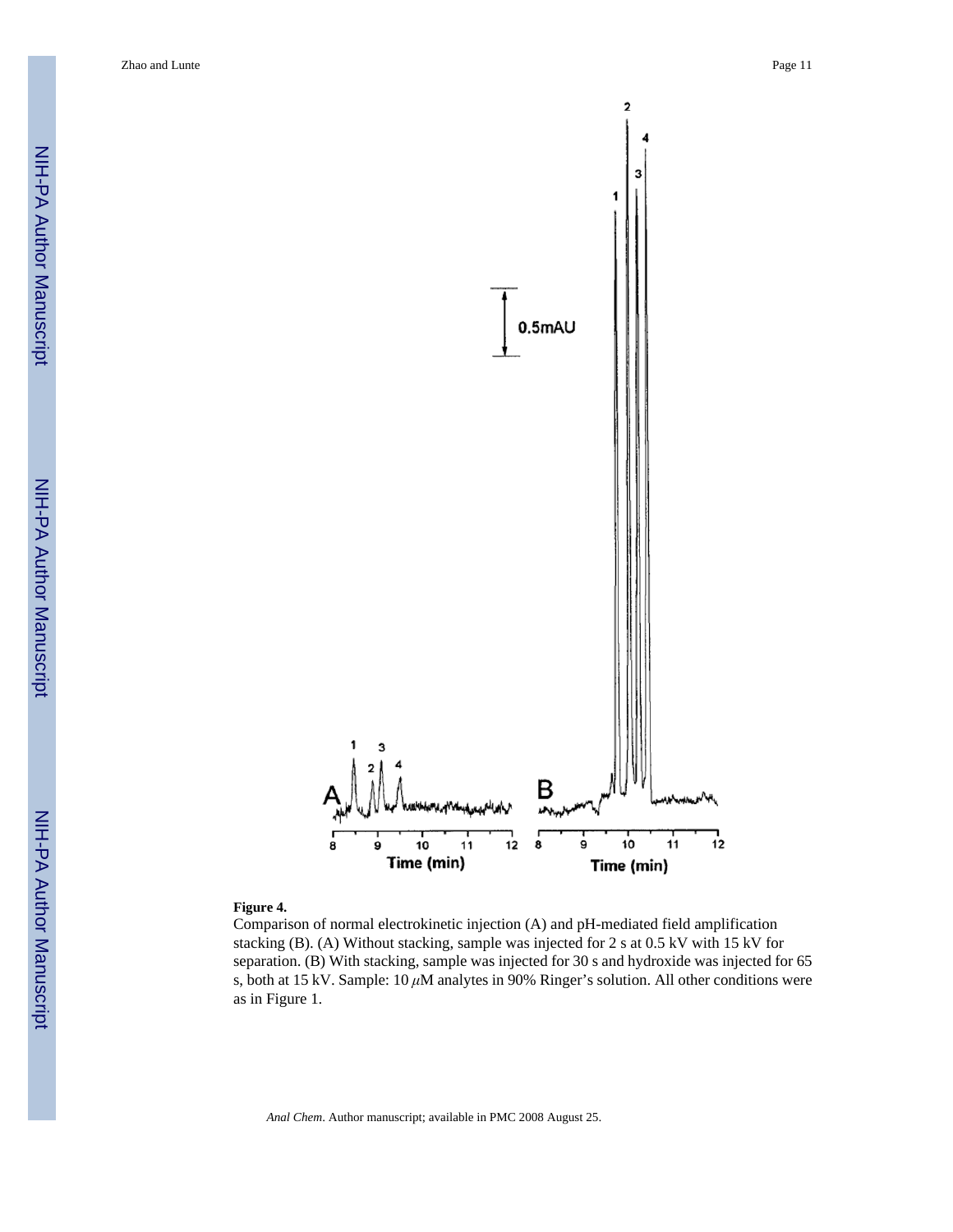Zhao and Lunte Page 12

![](_page_11_Figure_5.jpeg)

#### **Figure 5.**

pH-mediated field amplification stacking using various BGEs. (A) 150 mM imidazole at pH 7.0, 80 s sample injection and 300 s hydroxide injection at 15 kV. Separation voltage was 13 kV. (B) 150 mM Tris at pH 8.1, 50 s sample injection and 240 s hydroxide injection at 16 kV. Separation voltage was 12 kV. (C) 100 mM ammonium hydroxide at pH 9.3, 30 s sample injection and 65 s hydroxide injection at 15 kV. Separation voltage was 12 kV. (D) 300 mM ammonium hydroxide at pH 10.0, 20 s sample injection and 70 s hydroxide injection at 15 kV. Separation voltage was 9 kV. (E) 100 mM methylamine at pH 10.7, 25 s sample injection and 45 s hydroxide injection at 13 kV. Separation voltage was 8 kV. Sample: 10 *μ*M analytes in 90% Ringer's solution. All other conditions were as in Figure 1.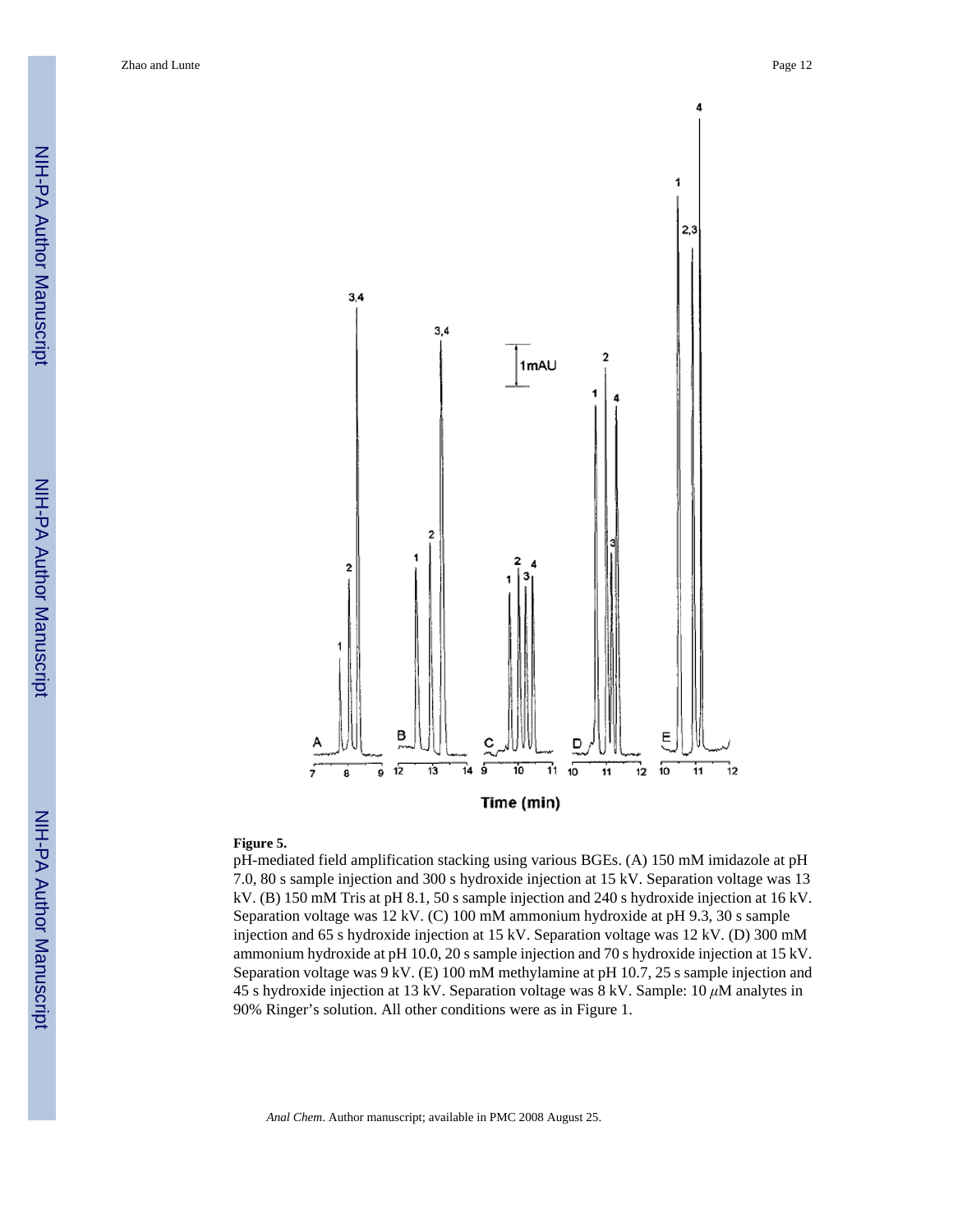![](_page_12_Figure_2.jpeg)

#### **Figure 6.**

Effect of capillary length on sensitivity and resolution. (A) 70 cm (50 cm to detection window), 30 s sample injection and 65 s hydroxide injection at 15 kV. (B) 85 cm (65 cm to detection window), 40 s sample injection and 80 s hydroxide injection at 18 kV. (C) 100 cm (80 cm to detection window), 40 s sample injection and 78 s hydroxide injection at 24 kV. The separation voltage was 12 kV in all cases. Sample: 10 *μ*M analytes in 90% Ringer's solution. All other conditions were as in Figure 1.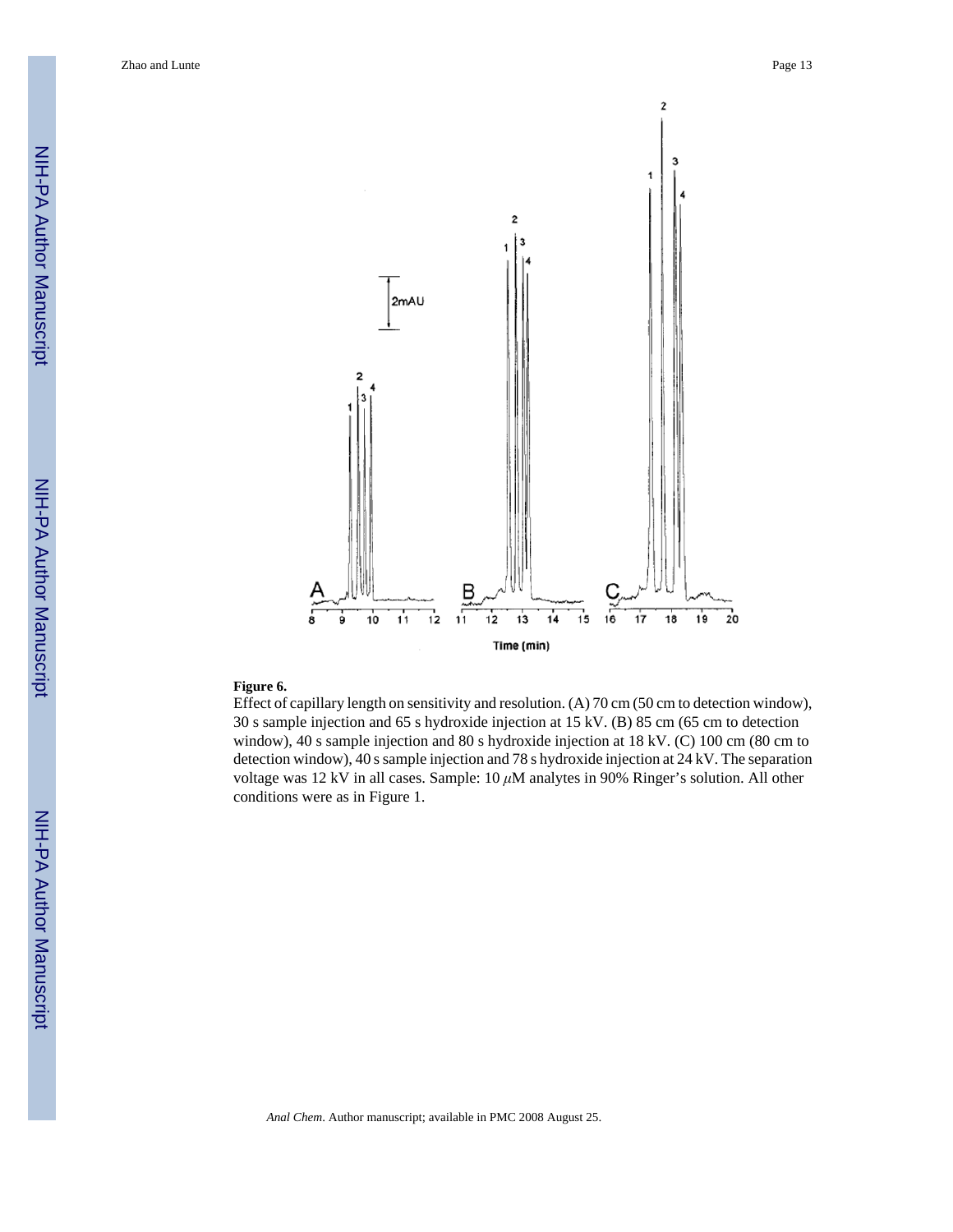Zhao and Lunte Page 14

![](_page_13_Figure_5.jpeg)

#### **Figure 7.**

Schematic diagram of the double-capillary system. Capillary A, 50 cm capillary; capillary B, 70 cm capillary (50 cm to detection window); capillary C, 20 cm capillary. All capillaries were 75 *μ*m i.d.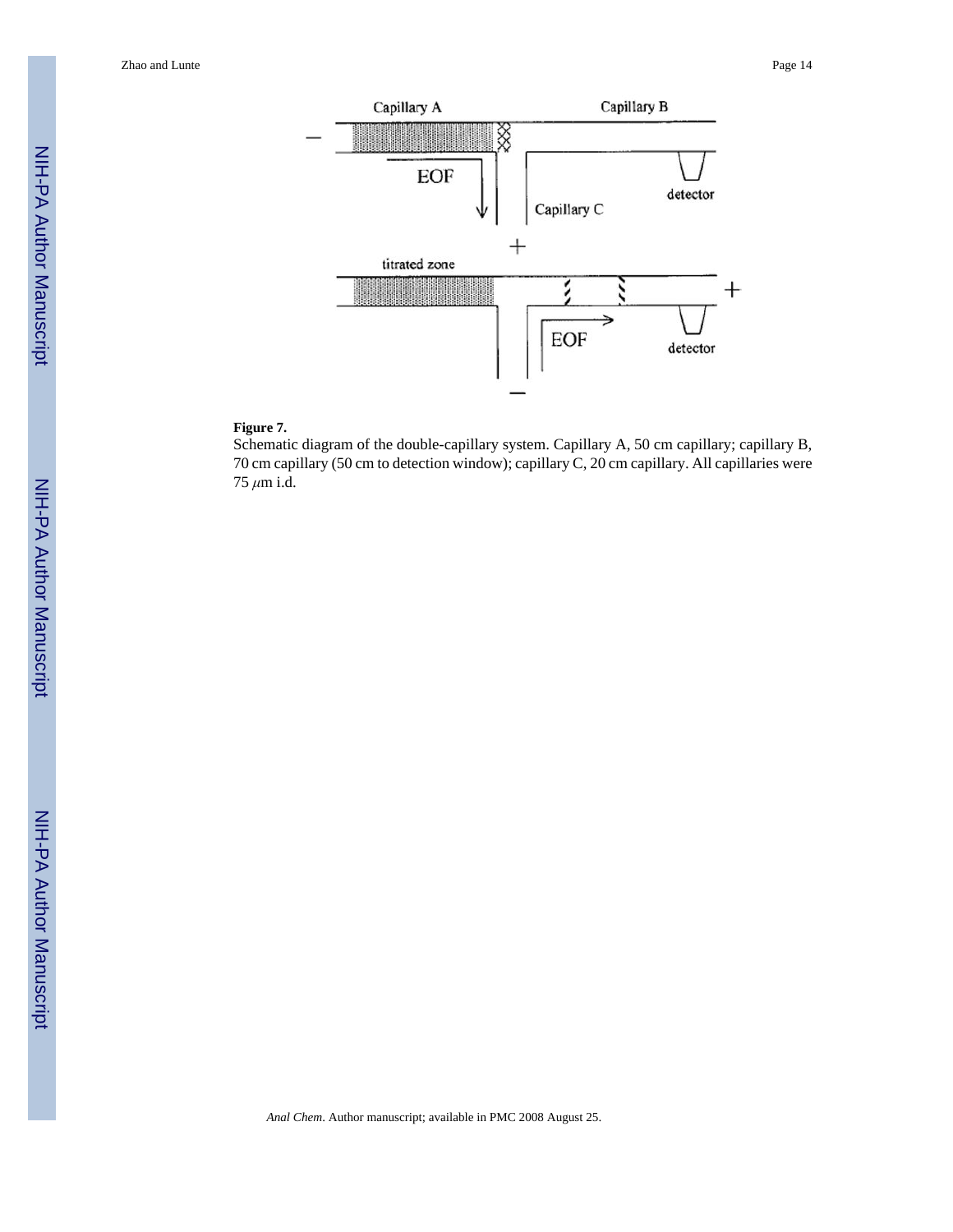![](_page_14_Figure_5.jpeg)

#### **Figure 8.**

Electropherogram obtained from the double-capillary system. Sample as in Figure 5. For injection and stacking the CE voltage was across capillaries A and C. Sample was injected for 3.5 min and hydroxide was injected for 10 min at 16 kV, stacking was run for 7 min at 17.5 kV. The CE voltage was then switched to be across capillaries C and B. A separation voltage of 22 kV was used. Sample: 10 *μ*M analytes in 90% Ringer's solution. All other conditions were as in Figure 1.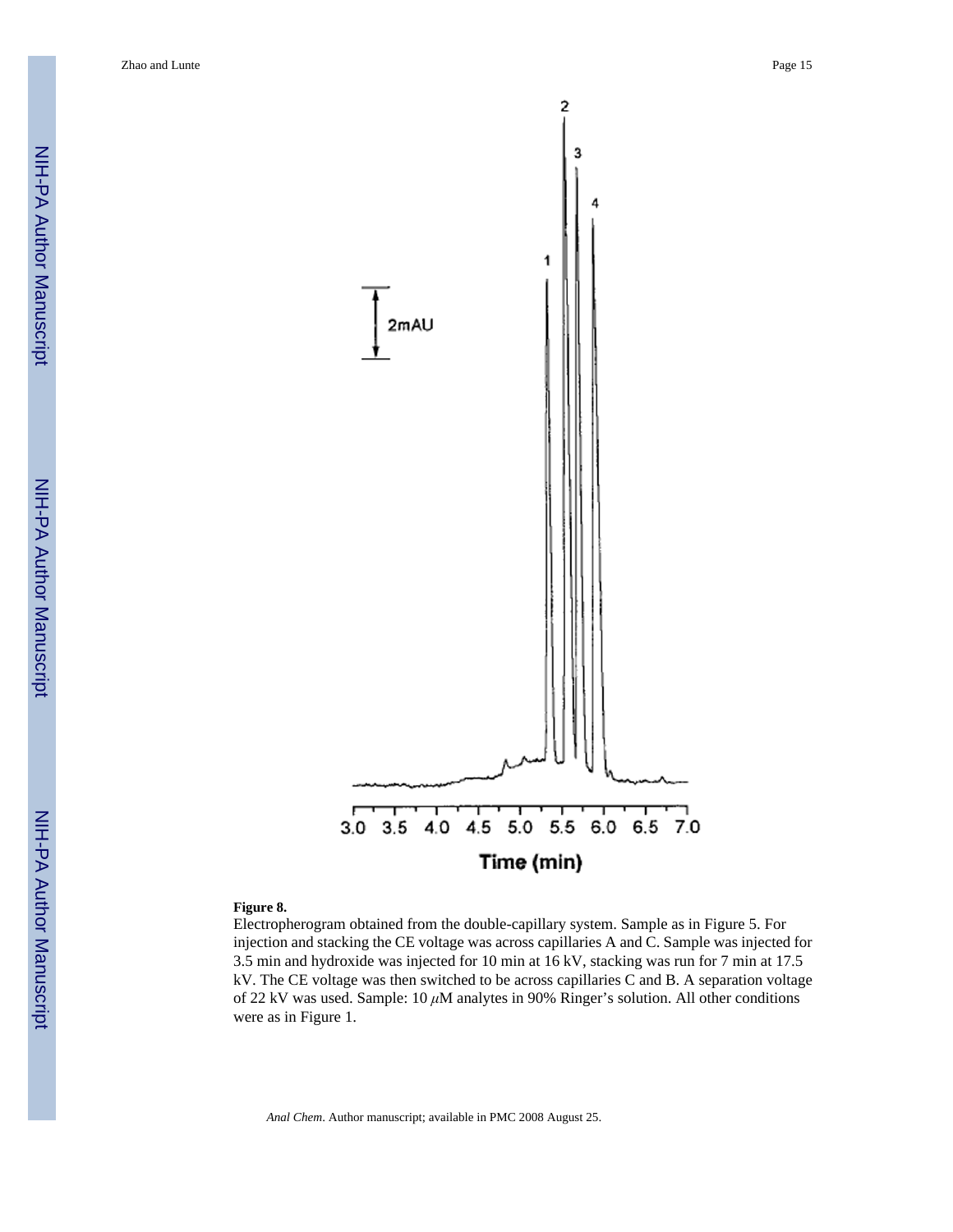#### **Table 1**

# Effect of Sample Matrix on Sample Loadability

| sample matrix         | hydrodynamic injection (nL) | $LOD(\mu M)$ | electrokinetic injection (s) | $LOD(\mu M)$ |
|-----------------------|-----------------------------|--------------|------------------------------|--------------|
| water                 | 120                         |              | $4(16 \text{ kV})$           | 0.2          |
| 25% Ringer's solution |                             |              | 10(5 kV)                     | 0.6          |
| 50% Ringer's solution | 5.5                         | 10           | 1(5 kV)                      | 12           |
| 90% Ringer's solution | < 5.5                       | >25          | 2(0.5 kV)                    | 20           |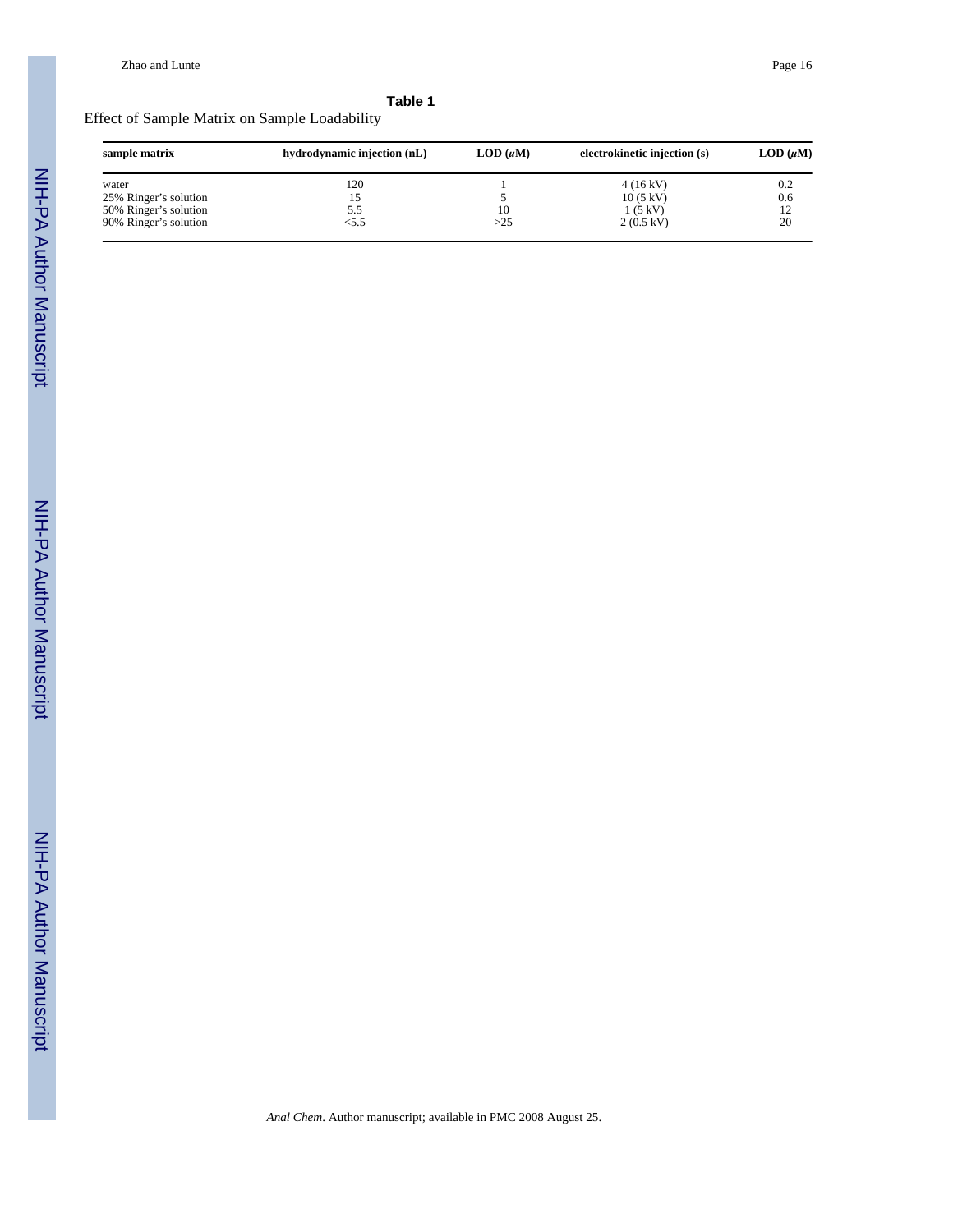|                                                                    | Table 2 |
|--------------------------------------------------------------------|---------|
| Effect of Sample Matrix On Sensitivity and Efficiency <sup>a</sup> |         |

| compound                    | Ringer's solution $(\% )$ | Sensitivity (mAU/<br>mM | <b>Migration time (min)</b> | efficiency $(N)$ |
|-----------------------------|---------------------------|-------------------------|-----------------------------|------------------|
| $p$ -hydroxybenzoic<br>acid | 25                        | $864.5 \pm 80.0$        | $7.83 \pm 0.27$             | $212282 \pm 252$ |
|                             | 50                        | $708.5 + 28.3$          | $7.91 + 0.21$               | $216095 + 153$   |
|                             | 90                        | $497.0 + 25.7$          | $8.33 + 0.19$               | $240\,259 + 125$ |
| vanillic acid               | 25                        | $535.5 + 9.0$           | $8.00 + 0.31$               | $141824 + 213$   |
|                             | 50                        | $500.7 + 12.6$          | $8.05 + 0.21$               | $142$ 178 + 98   |
|                             | 90                        | $342.8 + 19.8$          | $8.53 + 0.19$               | $161238 + 80$    |
| <i>p</i> -coumaric acid     | 25                        | $636.9 + 26.3$          | $8.25 + 0.33$               | $104740 + 168$   |
|                             | 50                        | $447.5 + 18.8$          | $8.30 + 0.23$               | $106014 + 81$    |
|                             | 90                        | $468.1 + 10.6$          | $8.73 + 0.21$               | $117283 + 68$    |
| syringic acid               | 25                        | $505.2 + 18.6$          | $8.37 + 0.30$               | $155246 \pm 199$ |
|                             | 50                        | $394.0 + 19.7$          | $8.46 + 0.23$               | $158603 \pm 117$ |
|                             | 90                        | $347.2 + 17.4$          | $8.89 + 0.22$               | $175135 \pm 107$ |

 $a$ <br>
Conditions: sample injection for 30 s and 0.1 M NaOH injection for 65 s, both at 15 kV. *n* = 4.